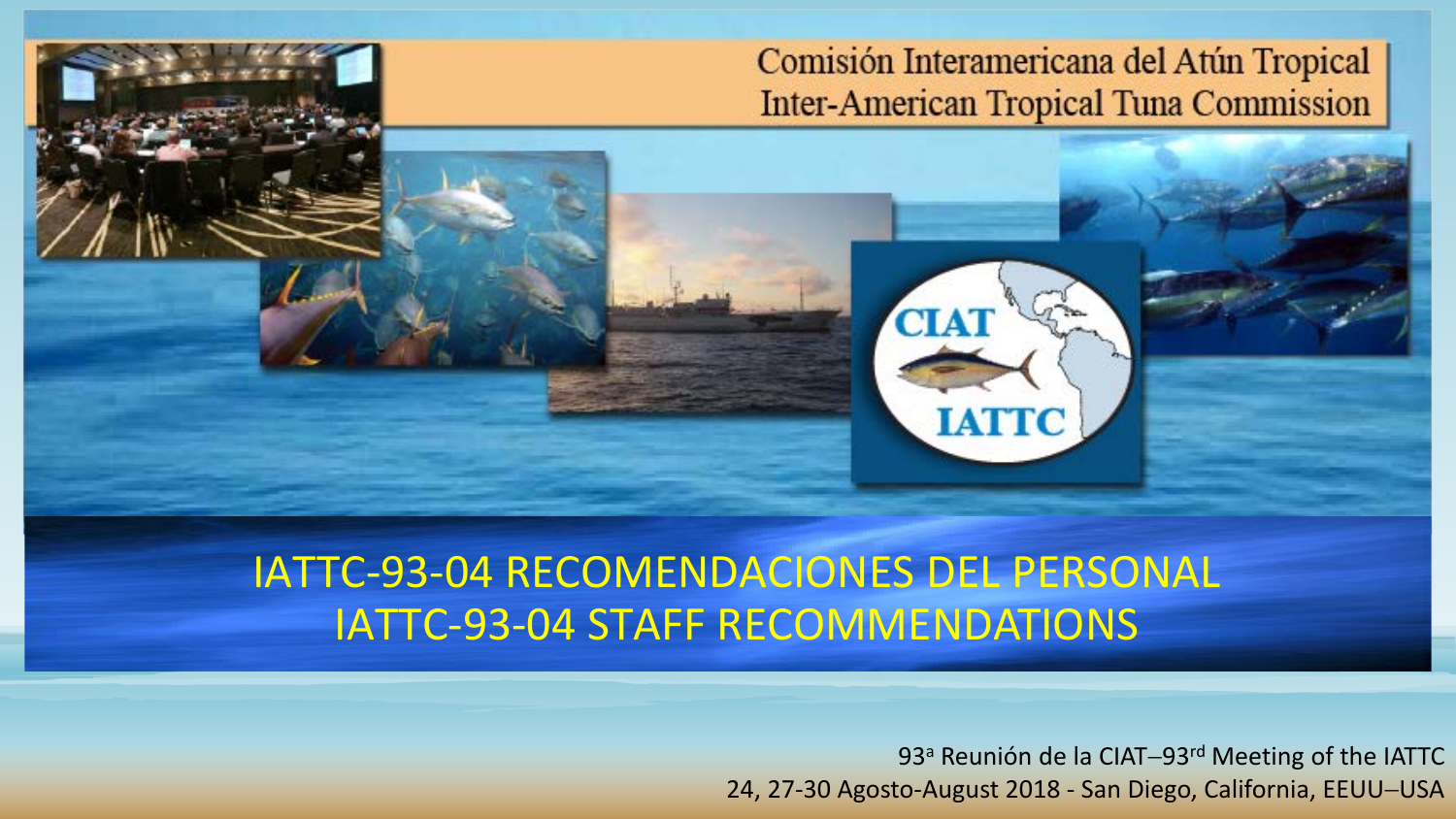Los CPC sujetos a las disposiciones del párrafo 7 de la resolución [C-16-06](https://www.iattc.org/PDFFiles/Resolutions/_Spanish/C-16-06-Conservacion-de-tiburones.pdf) deberían implementar **una prohibición del uso de reinales de acero durante un periodo de tres meses consecutivos** entre abril y septiembre, inclusive, de cada año para las porciones pertinentes de sus flotas nacionales. De conformidad con los párrafos 9 y 10, los CPC deberían notificar a la Comisión del periodo de la prohibición, del número de buques sujetos a la prohibición, y de cómo se dará seguimiento al cumplimiento de la misma.

CPCs subject to the terms of paragraph 7 of Resolution [C-16-06](https://www.iattc.org/PDFFiles/Resolutions/_English/C-16-06-Conservation-of-sharks.pdf) should implement a **prohibition on the use of steel leaders during a period of three consecutive months** from April through September of each year for the relevant portions of their national fleets. Pursuant to Paragraphs 9 and 10, CPCs should notify the Commission of the period of the prohibition, the number of vessels subject to the prohibition, and of how compliance with the prohibition will be monitored.

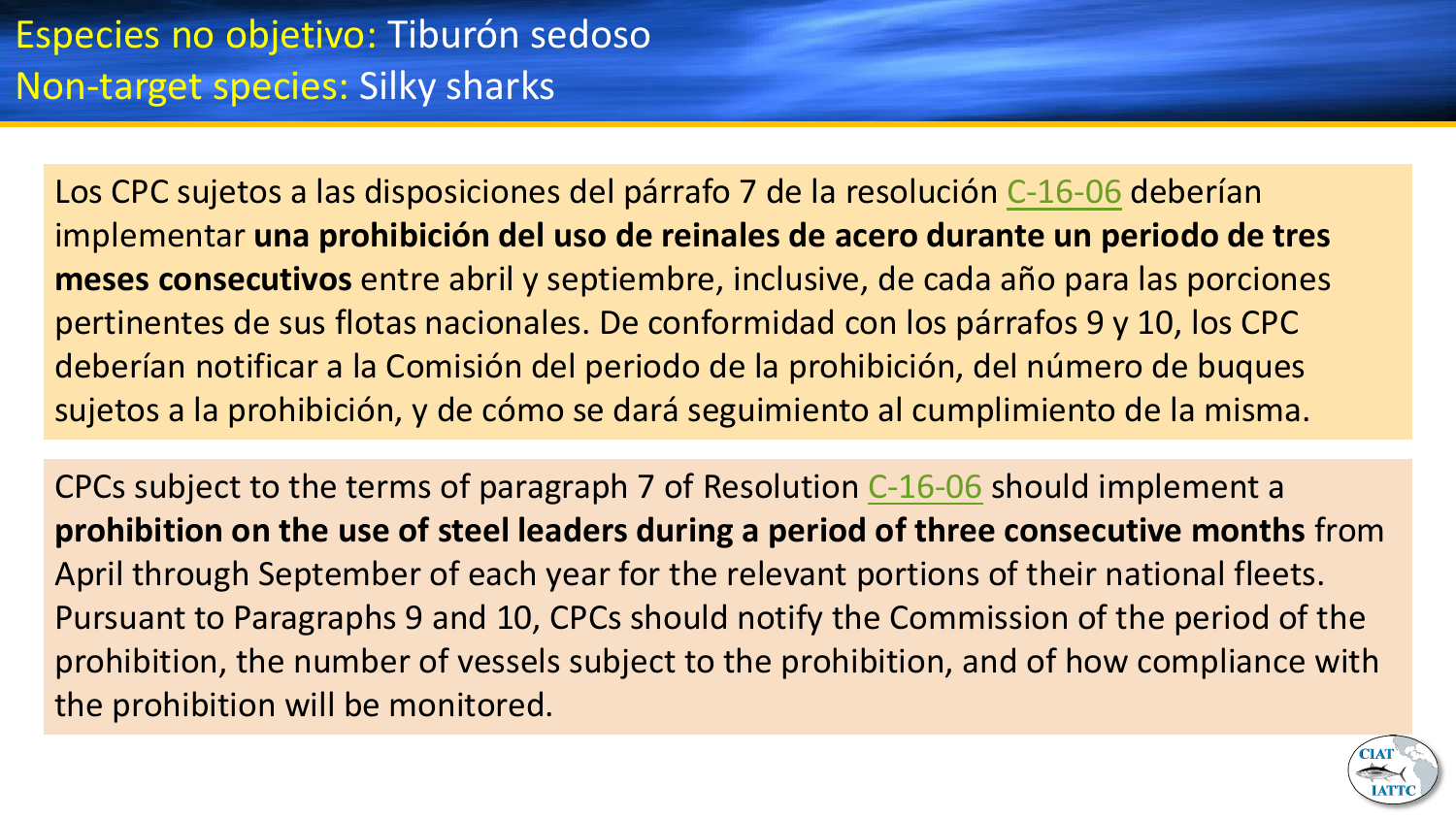Revisar la resolución [C-11-02](https://www.iattc.org/PDFFiles/Resolutions/_Spanish/C-11-02-Aves-marinas.pdf) en consonancia con los conocimientos actuales con respecto a las técnicas de mitigación para aves marinas

Revise Resolution [C-11-02](http://www.iattc.org/PDFFiles2/Resolutions/C-11-02-Seabirds.pdf) consistent with the current state of knowledge regarding seabird mitigation techniques

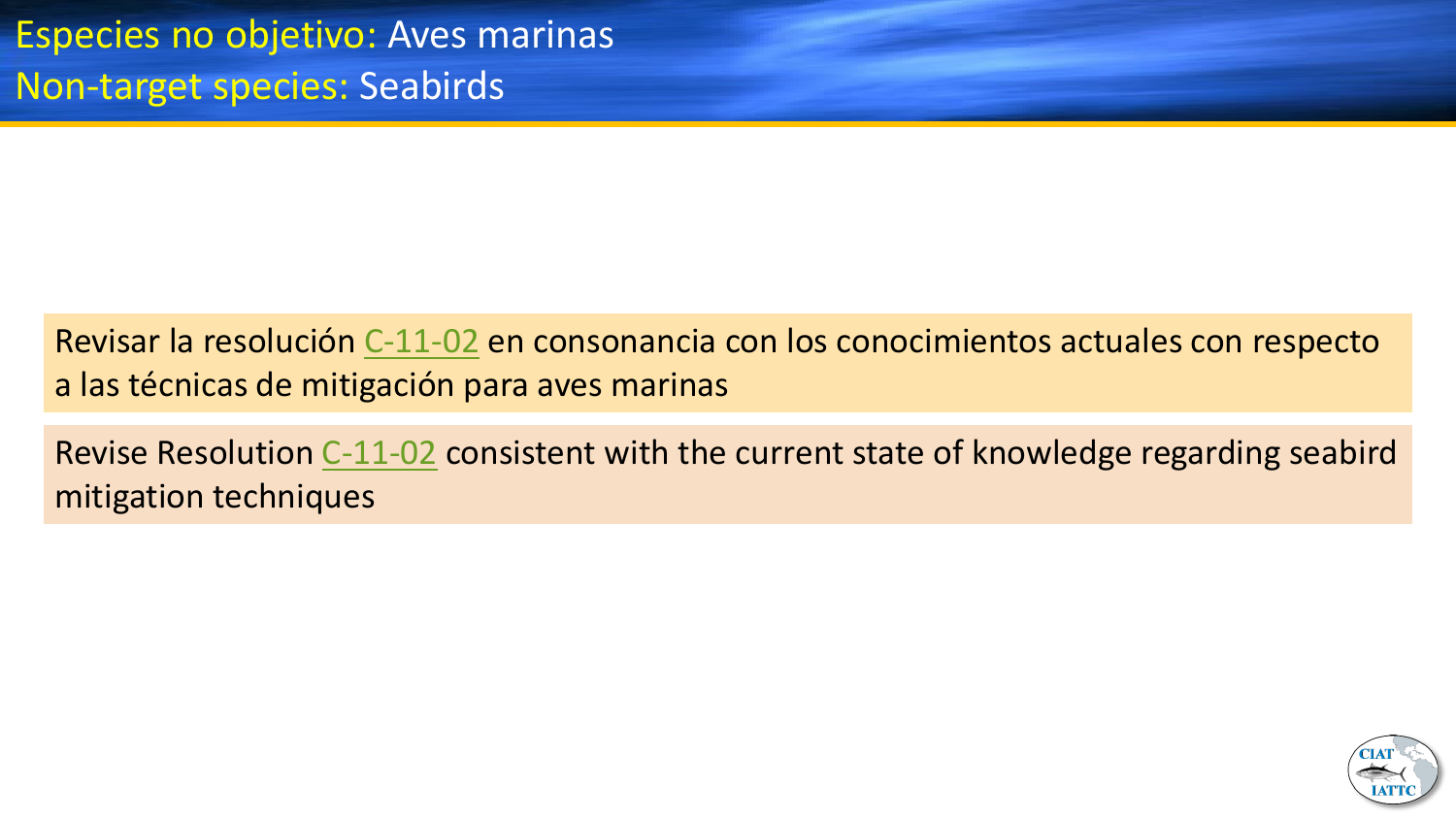**Mejoras de la recolección de datos y las evaluaciones de poblaciones de tiburones**

- 1. Implementar un programa de muestreo a largo plazo para las pesquerías costeras de palangre y red agallera, comenzando en 2020.
- 2. Realizar una serie de talleres sobre preparación de datos de tiburones martillo durante 2020-2021.

# **Improving data collection and stock assessments for sharks**

- 1. Implement a long-term sampling program for coastal longline and gillnet fisheries, to begin in 2020.
- 2. Conduct a workshop series on data preparation for hammerhead sharks during 2020- 2021.

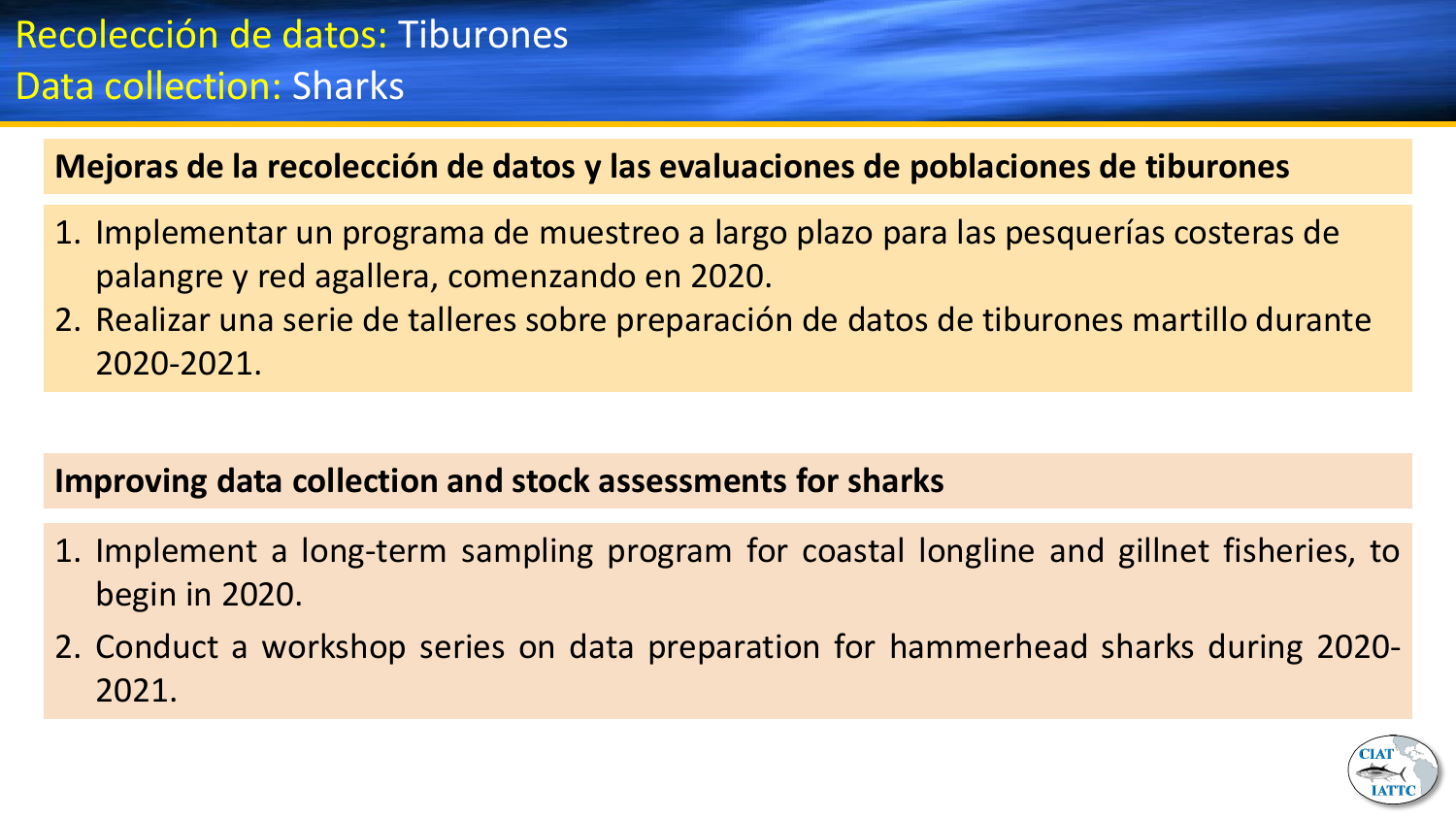# **Mejoras de la recolección de datos y las evaluaciones de poblaciones de tiburones**

Establecer una oficina de campo de la CIAT en Centroamérica cerca de algunos de los puertos donde ocurre la mayoría de las descargas de tiburones.

Requerir que los capitanes de los buques completen los formularios de declaración de transbordo de la resolución [C-12-07](https://www.iattc.org/PDFFiles/Resolutions/_Spanish/C-12-07-Enmienda-C-11-09-Transbordos.pdf) por especie, para todas las capturas de tiburones.

# **Improving data collection and stock assessments for sharks**

Establish an IATTC field office in Central America near some of the ports where most shark landings occur.

Require vessel captains to complete the transshipment declaration forms of Resolution C-12-07 by species, for all shark catches

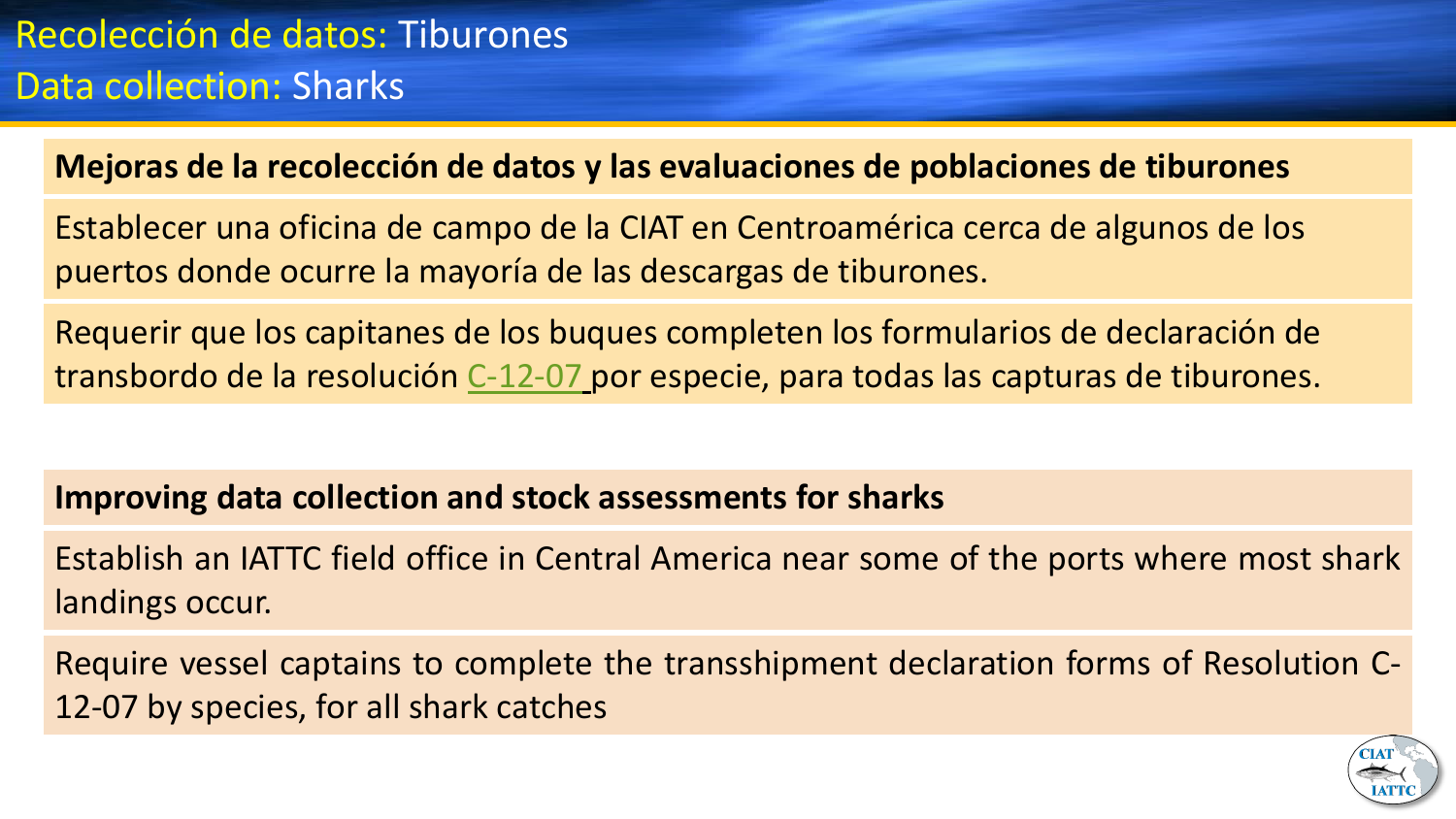# **Provisión de datos sobre plantados**

Los CPC deberían proveer los datos de plantados de cada viaje de pesca al personal de la CIAT en cuanto los reciban al fin del viaje.

## **Provision of data on FADs**

CPCs should provide the FAD data from each fishing trip to the IATTC staff as soon as they receive them at the end of that trip.

# **Provisión de datos de boyas de alta resolución**

Los CPC deberían proveer al personal de la CIAT los mismos datos de boya sin procesar recibidos por los usuarios originales (buques, compañías pesqueras).

## **Provision of high-resolution buoy data**

CPCs should provide to the IATTC staff the same raw buoy data received by original users (*i.e.* vessels, fishing companies).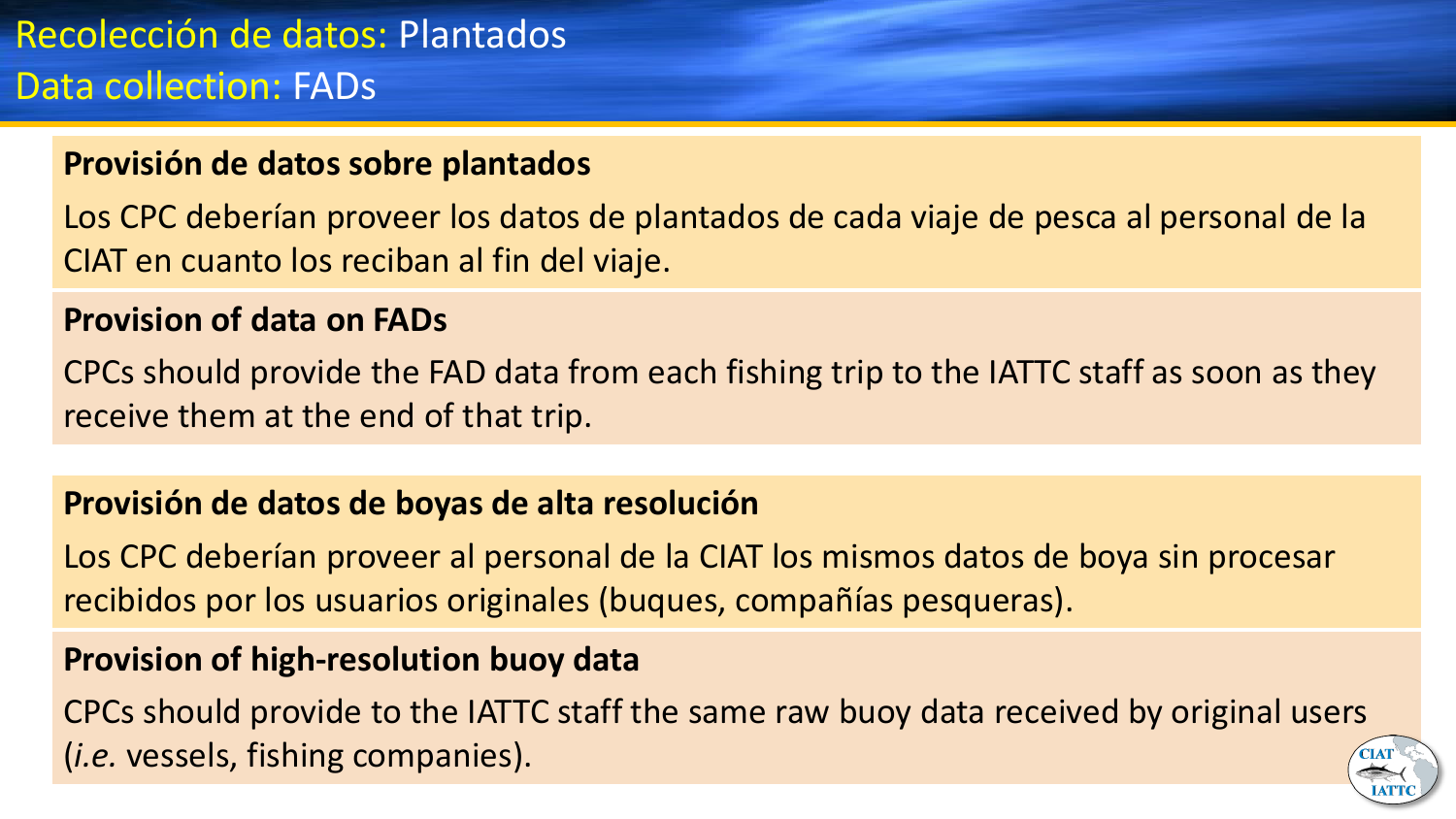#### **Actualización de formularios de recolección de datos sobre plantados**

Modificar el formulario [Plantados 9/2016](https://www.iattc.org/Downloads/Forms/FAD-Form-3.1.3-ENG.pdf) y el Registro de Objetos Flotantes del programa de observadores para incluir nuevos campos que permitan monitorear plantados a lo largo del tiempo

#### **Updates of FAD data-collection forms**

Modify FAD form 9/2016, and the observer program's Flotsam Information Record, to include new fields that will enable FADs to be tracked over time

#### **Definición y estandarización de terminología sobre plantados**

- 1. Definir y/o aclarar términos y conceptos usados en instrumentos y documentos relacionados con cuestiones de plantados
- 2. Según proceda, estandarizar y armonizar la terminología relacionada con cuestiones de plantados usada en diferentes regiones oceánicas, especialmente en las OROP atuneras

#### **Definition and standardization of terminology regarding FADs**

- 1. Define and/or clarify terms and concepts used in instruments and documents related to FAD issues
- 2. As appropriate, standardize and harmonize the terminology related to FADs used in different ocean regions, specially within tuna RFMOs

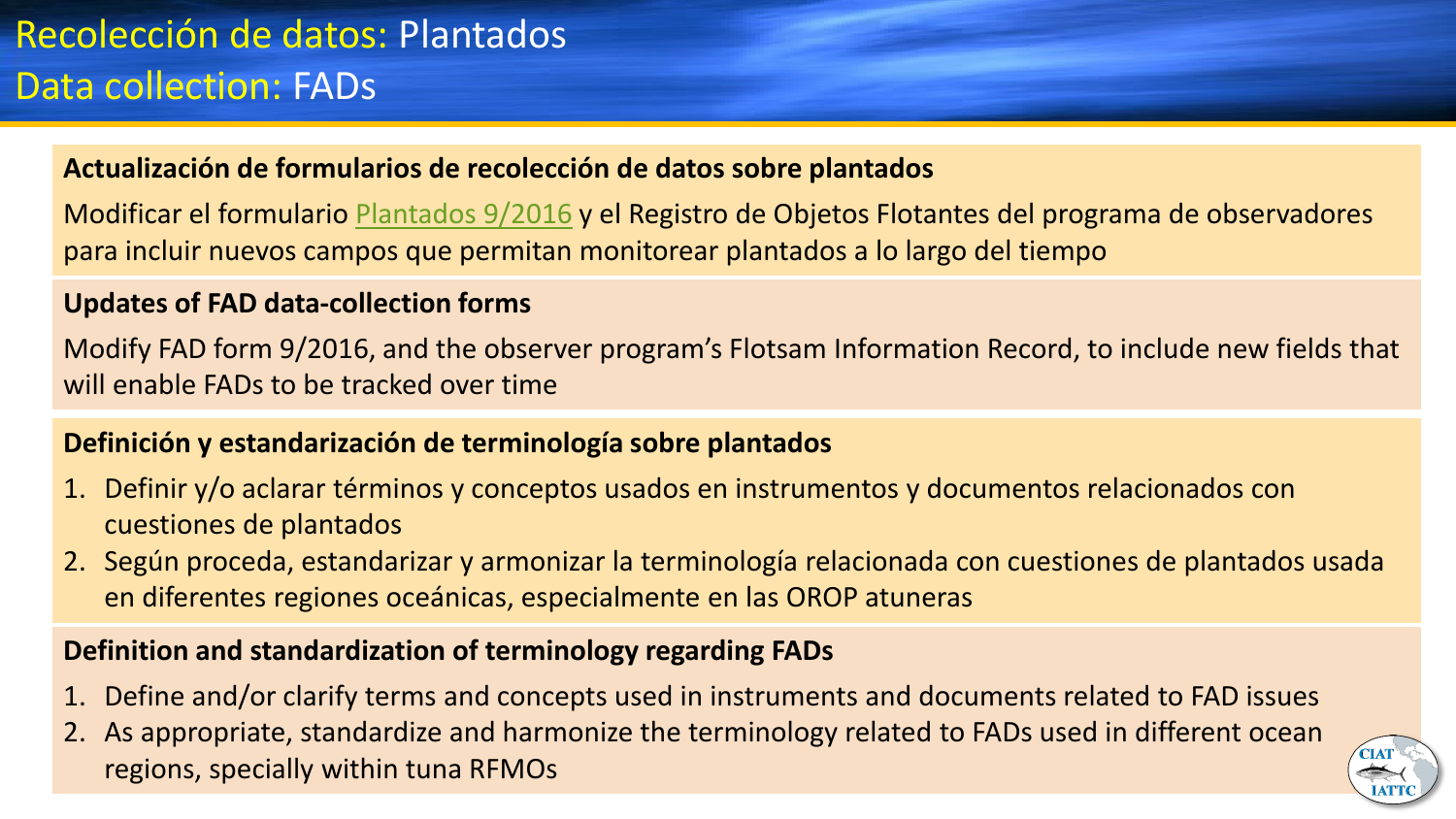Requerir que los buques remitan los **formularios de descripción de artes de cerco y palangre** anexados al documento [SAC-05-05](https://www.iattc.org/Meetings/Meetings2014/May/_Spanish/SAC-05-05-Datos-de-artes-de-pesca-para-fines-cientificos.pdf). Toda modificación importante del arte realizada subsiguientemente debería ser reportada en estos formularios antes de salir de puerto con el arte modificada.

Require that vessels submit the **purse-seine and longline gear description forms a**ppended to Document [SAC-05-05.](http://www.iattc.org/Meetings/Meetings2014/MAYSAC/PDFs/SAC-05-05-Fishing-gear-data-for-scientific-purposes.pdf) Any significant modifications made to the gear subsequently should be reported on these forms prior to departing port with the modified gear

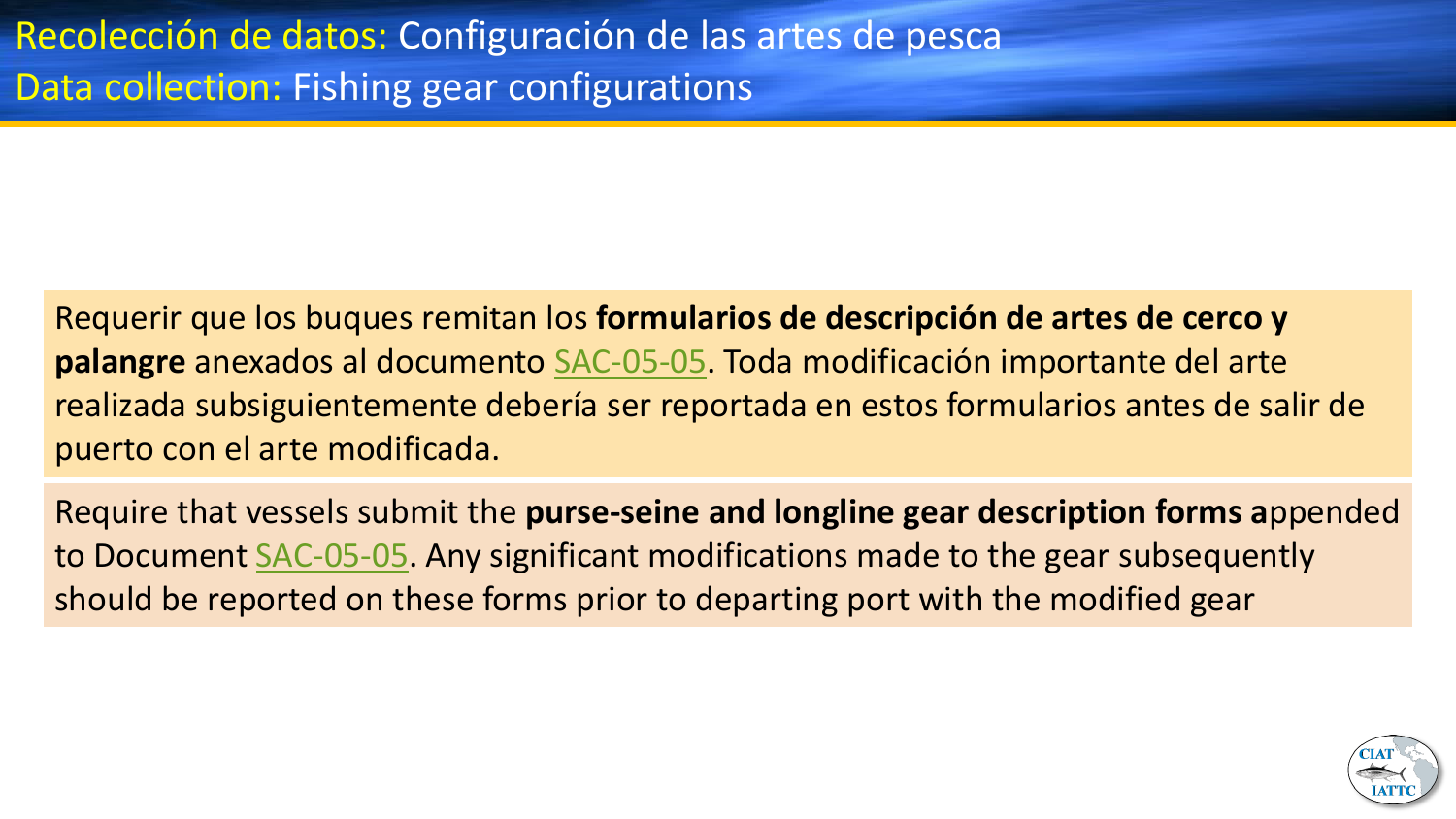## **Pesquería de cerco**

Establecer un programa de observadores para los buques cerqueros de menos de 363 t de capacidad de acarreo. El nivel de cobertura de muestreo recomendado es de 20%.

#### **Purse-seine fishery**

Establish an observer program for purse-seine vessels of less than 363 t carrying capacity. The recommended level of sampling coverage is 20%.

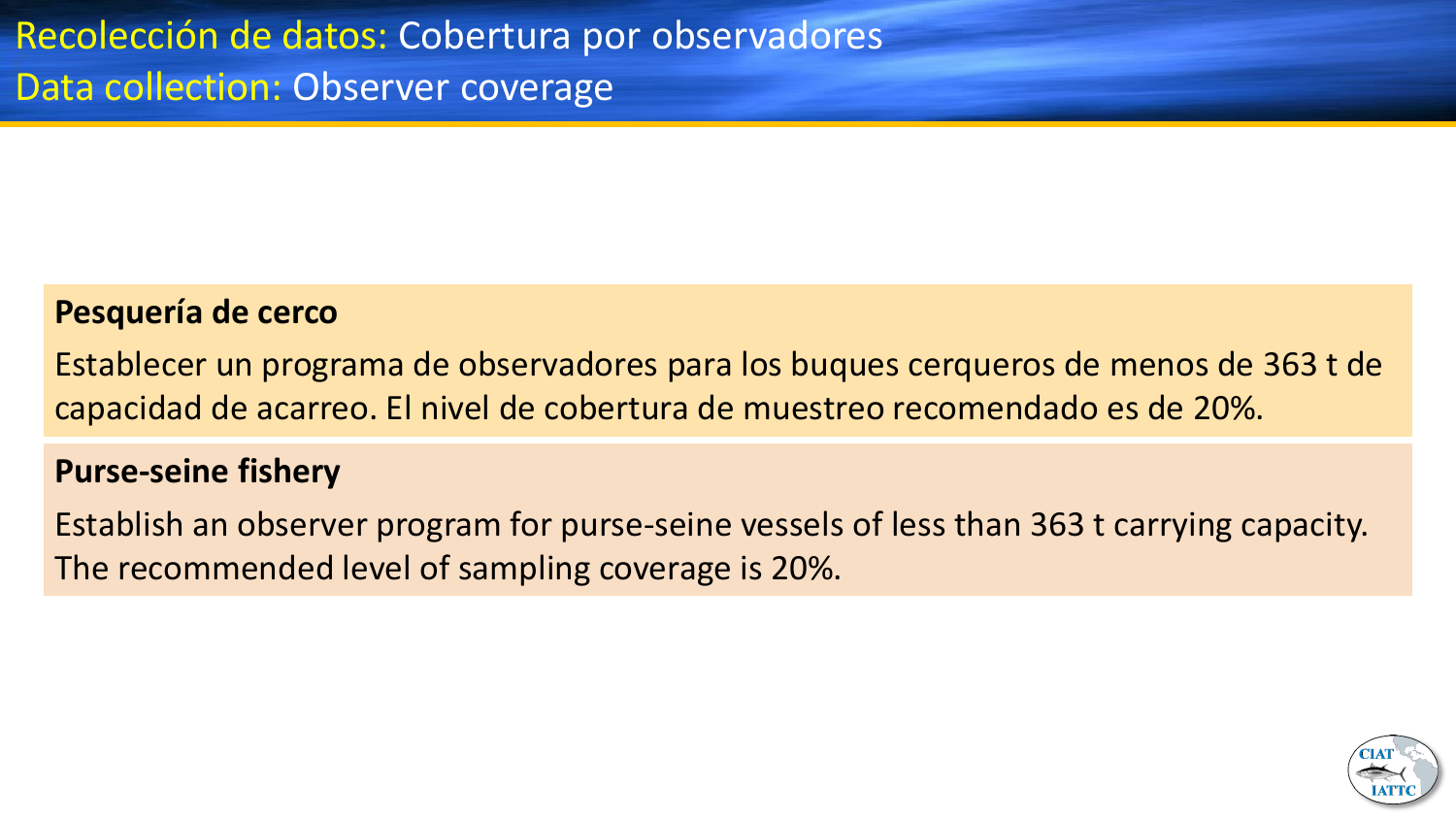# **Pesquería de palangre**

El personal mantiene su recomendación de una cobertura por observadores de al menos 20% de buques palangreros de más de 20 m de eslora total.

# **Longline fishery**

The staff maintains its recommendation of at least 20% observer coverage of longline vessels over 20 m length overall.

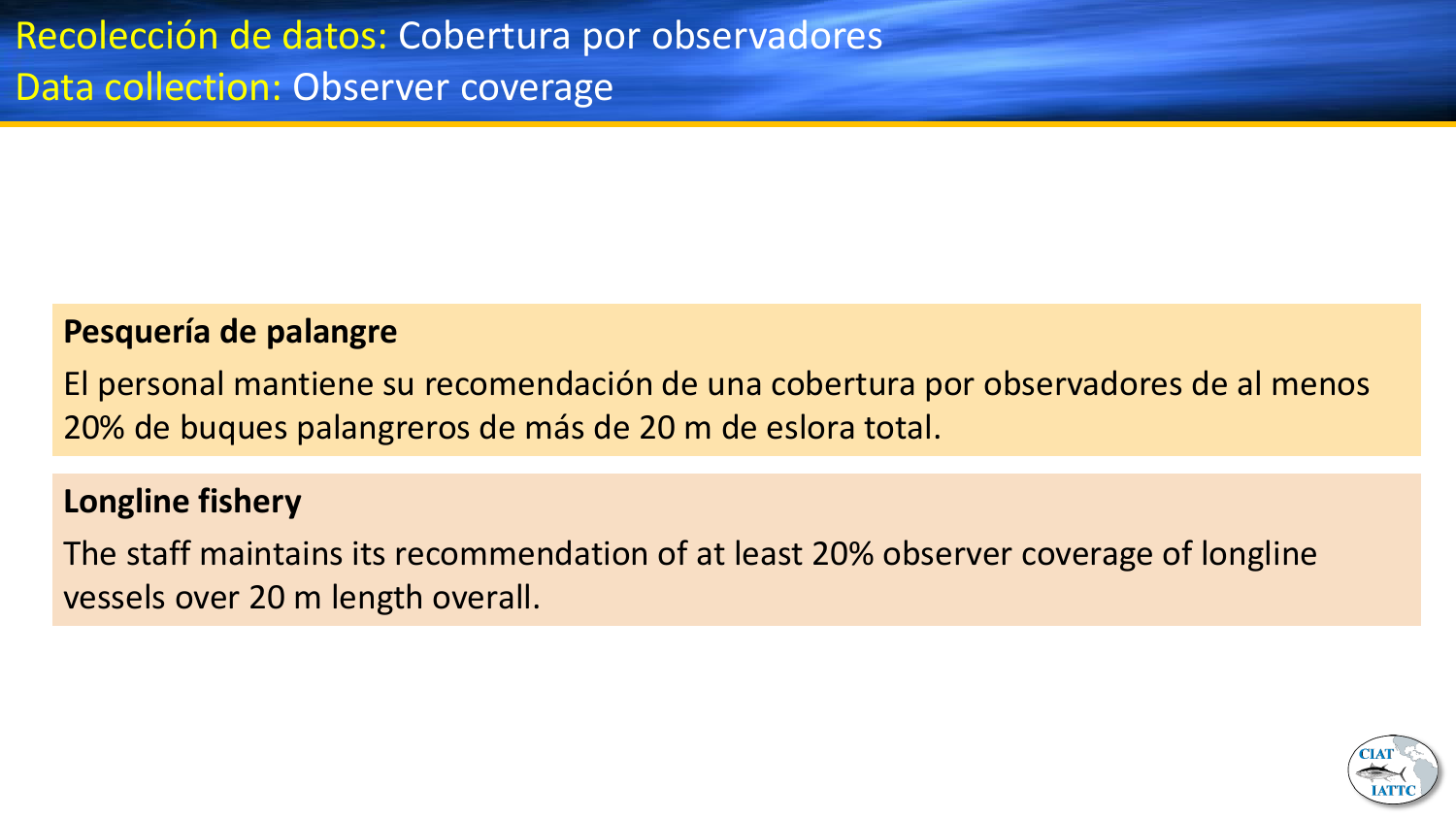## **Pesquería de palangre**

# **Estándares y notificación de datos**

- 1. Los CPC deberían remitir todos los datos operacionales de observadores en palangreros recolectados desde el 1 de enero de 2013 hasta la actualidad, en consonancia con la recomendación de SAC-08.
- 2. Adoptar un formato estandarizado para los informes anuales de los CPC de datos de observadores en palangreros, como aquel propuesto por el personal de la CIAT

# **Longline fishery**

# **Data standards and reporting**

- 1. CPCs should submit all operational longline observer data collected from 1 January 2013 to present, consistent with the recommendation by SAC-08.
- 2. Adopt a standardized format for the annual longline observer data reports by CPCs, such as the one proposed by the IATTC staff.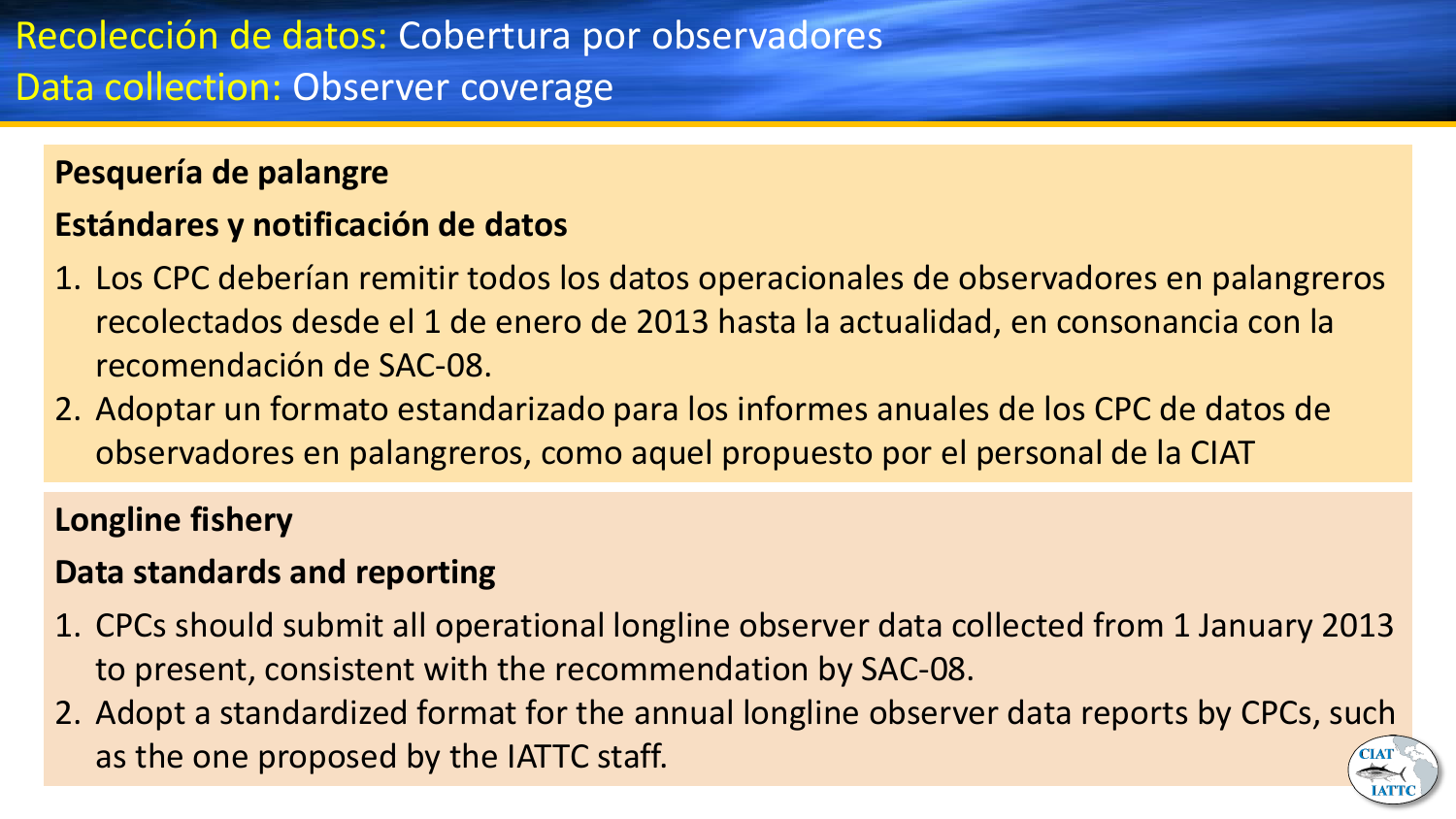# Why daily data may not be adequate for science

- To conduct research on FAD- and buoy-use strategies, and how those affect effort and fishing mortality, the IATTC staff needs to link together buoy, observer, Form 9/2016 datasets.
- The resolution of the observer data and Form 9/2016 data can be minutes to hours, depending on vessel activities.
- Under C-17-02 the staff are receiving, at best, one data point per buoy per day (daily data), which was specified for monitoring, not science.
- To determine the optimal buoy data resolution for science, the staff would need high resolution data to conduct analyses, but such data are not available.
- However, clearly daily buoy data will not be high enough resolution to conduct research because FAD activities (e.g., deployments) can be minutes apart.
- The staff believes the daily buoy data may be summarized because data resolution is brand-specific, modelspecific and user-specific.
- As a first step and as a compromise, the staff requests the same buoy data received by the vessels.
- This request will not interfere with vessels' regular fishing practices and may not lead to additional costs.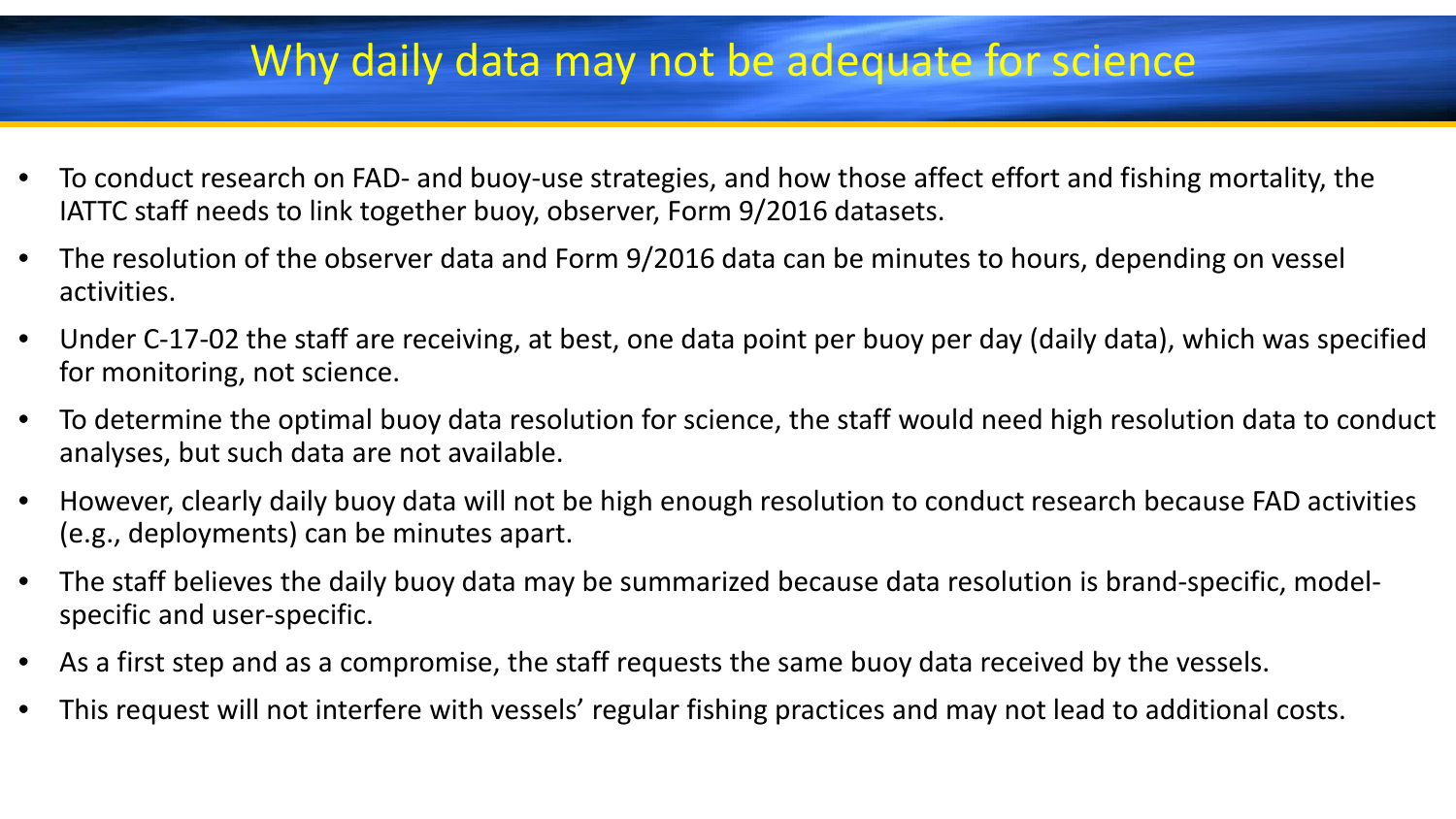# Some benefits of using high resolution data for science

Stock assessment models currently rely heavily on indices of abundance from high-seas longline fisheries.

However, there is concern that these indices may be biased due to:

Changes in targeting;

Decreased spatial coverage of the EPO.

Therefore, purse-seine indices need to be developed, but important data are lacking.

To develop FAD indices for BET and YFT, the staff needs to be able to evaluate the effects of many factors on tuna catch rates, including:

FAD characteristics;

FAD drift time;

FAD environmental history;

FAD-use strategies;

Local FAD density on a range of spatio-temporal scales.

Observer data cannot inform on:

FAD drift time;

FAD environmental history;

All aspects of FAD-use strategies;

Most spatio-temporal density scales.

By combining raw buoy data, observer data, data from Form 9/2016, and environmental information, the staff can:

Develop the best possible FAD indices;

Evaluate what data sources are most important for FAD mortality;

Define the appropriate frequency of buoy data that are necessary for computing FAD indices.

This data will help to progress in many projects of interest, but in particular: H, J.2, J.3, C.1, D.1, N.